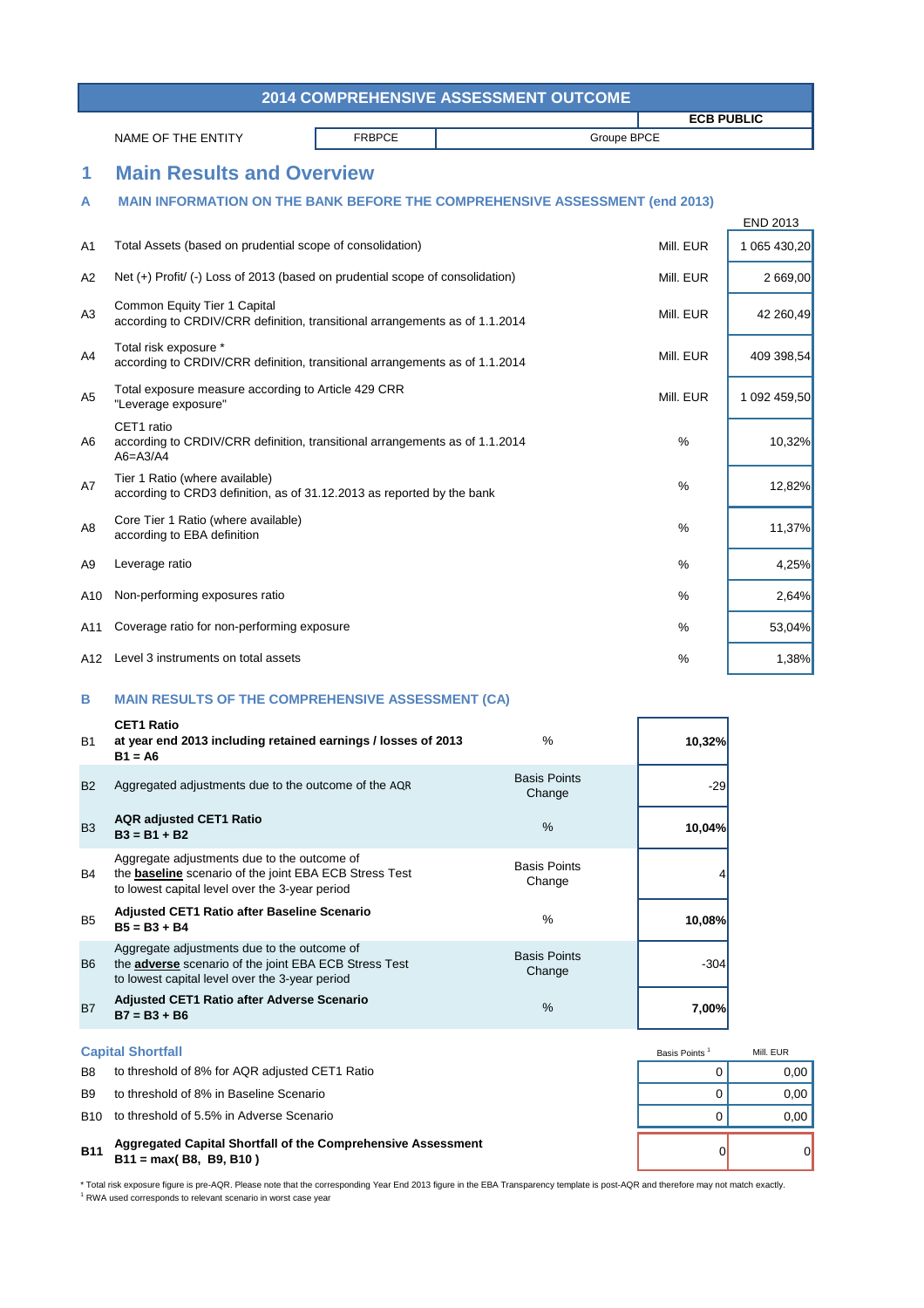

#### **C MAJOR CAPITAL MEASURES IMPACTING TIER 1 ELIGIBLE CAPITAL FROM 1 JANUARY 2014 TO 30 SEPTEMBER 2014**

|                | <b>Issuance of CET1 Instruments</b>                                                               | <b>Impact on Common Equity Tier 1</b><br><b>Million EUR</b> |
|----------------|---------------------------------------------------------------------------------------------------|-------------------------------------------------------------|
| C <sub>1</sub> | Raising of capital instruments eligible as CET1 capital                                           | 1 105,07                                                    |
| C <sub>2</sub> | Repayment of CET1 capital, buybacks                                                               | 0,00                                                        |
| C <sub>3</sub> | Conversion to CET1 of hybrid instruments<br>becoming effective between January and September 2014 | 0,00                                                        |
|                | <b>Net issuance of Additional Tier 1 Instruments</b>                                              | <b>Impact on Additional Tier 1</b><br><b>Million EUR</b>    |
| C4             | with a trigger at or above 5.5% and below 6%                                                      | 0,00                                                        |
| C <sub>5</sub> | with a trigger at or above 6% and below 7%                                                        | 0,00                                                        |
| C6             | with a trigger at or above 7%                                                                     | 0,00                                                        |
|                | <b>Fines/Litigation costs</b>                                                                     | <b>Million EUR</b>                                          |
| C7             | Incurred fines/litigation costs from January to September 2014 (net of provisions)                | 0,00                                                        |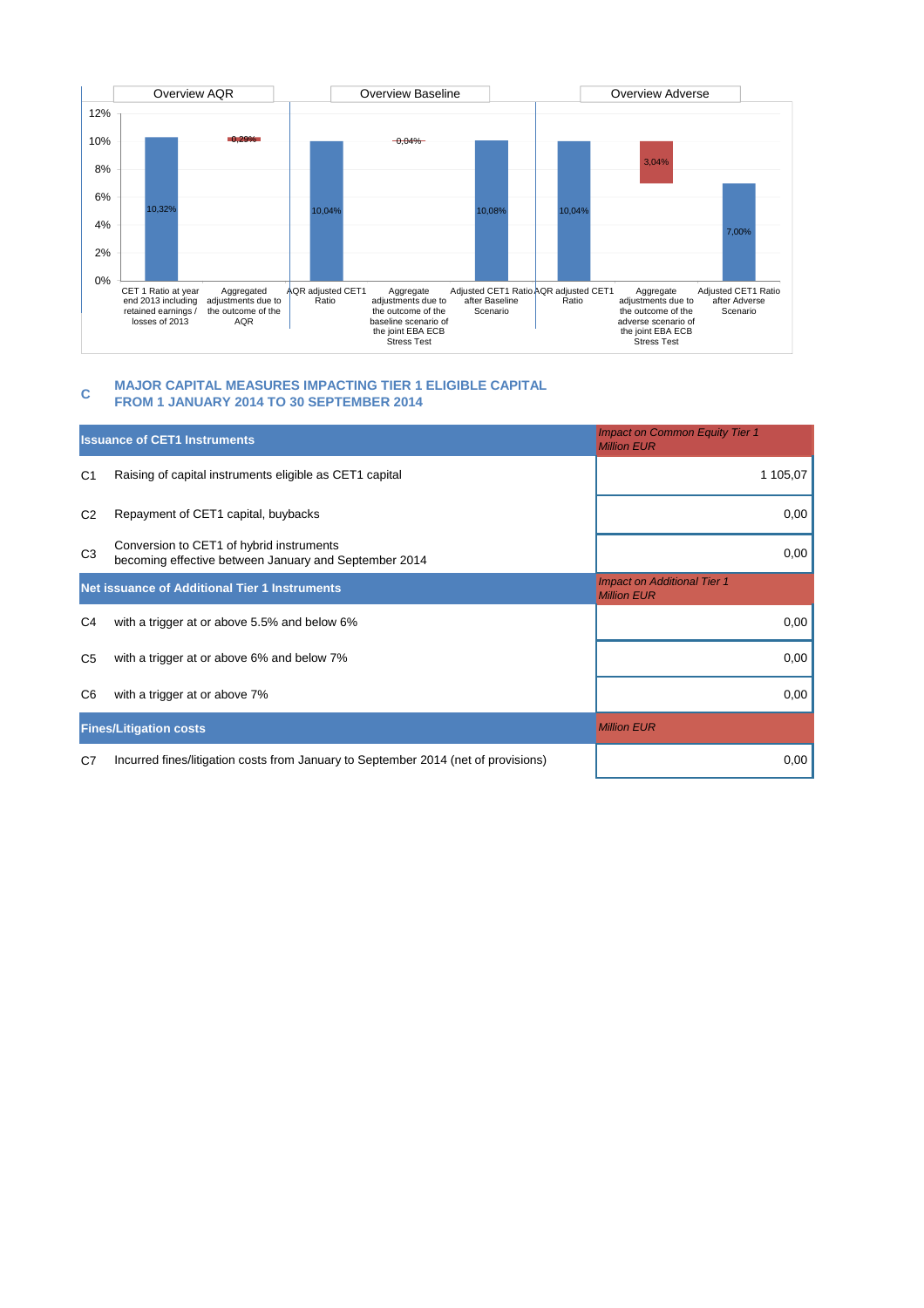|                                      | CTCOME<br>- TAQ EQUAN EXP<br><b>2014 COMPREHENSIVE ASSESSMENT QUEF</b> |             |                   |  |  |
|--------------------------------------|------------------------------------------------------------------------|-------------|-------------------|--|--|
|                                      |                                                                        |             | <b>ECB PUBLIC</b> |  |  |
| <b>NAME</b><br><b>ENTITY</b><br>ח הי | <b>FRBPCE</b>                                                          | Groupe BPCE |                   |  |  |

### **2. Detailed AQR Results**

#### **D. Matrix Breakdown of AQR Result (B2)**

Note:

• The selection of asset classes for portfolio review was based on an approach aimed at identifying those portfolios with the highest risk of misclassification. Therefore, extrapolation of results to the non-selected portf **incorrect.**

• The columns D. C to D .F include (but are not limited to) any impacts on provisioning associated with the reclassification of performing to non-performing exposure.

• In the AQR exercise the resulting increase in provisions (from a supervisory perspective) are translated into a change in CET1.

• Items D1 to D21 are before offsetting impacts such as asset protection and taxes.

• Basis points are calculated using total risk exposure from Section A4

• For the interpretation of the detailed results the interested reader may refer to the AQR manual outlining the methodology or to the accompanying Aggregate Report where the main features of the CA exercise are reiterated AQR manual here:

http://www.ecb.europa.eu/press/pr/date/2014/html/pr140311.en.html

|                |                                                             |                                | D.A                              | D.B                                                      |                                        | D.C                                         |                              | D.D                                                                              |                                            | D.E                                                                             |                                                                                 | D.F           |
|----------------|-------------------------------------------------------------|--------------------------------|----------------------------------|----------------------------------------------------------|----------------------------------------|---------------------------------------------|------------------------------|----------------------------------------------------------------------------------|--------------------------------------------|---------------------------------------------------------------------------------|---------------------------------------------------------------------------------|---------------|
|                | <b>AQR</b> breakdown<br>Asset class breakdown               |                                | Credit Risk RWA<br>year end 2013 | cted<br>lee<br>ō<br>Portfolio<br>in Phase<br>$\subseteq$ | $\overline{\mathbf{c}}$<br>Adjustments | files<br>sampled<br>provisions<br>on sample | 요<br>Adjustments             | ngs<br>of findi<br>$\mathsf{S}$<br>$\mathbf{e}$<br>ಕ<br>provisions<br>projection | provisions<br>$\overline{c}$<br>Adjustment | review<br>$\omega$<br>collectiv<br>Ō<br>provisionin<br>$\mathbf{S}$<br>i<br>due | CET1 capital<br>offsetting<br><b>CET1</b><br>$\mathbf{5}$<br>Impact<br>before a | any<br>impact |
|                |                                                             | Units of Measurement Mill. EUR |                                  | % of RWA<br>selected<br>in Phase 1                       | Basis Points                           | EUR<br>ÑШ.                                  | Points<br>Basis <sup>1</sup> | EUR<br>Μill.                                                                     | oints<br>ه<br>Basi                         | EUR<br>≣.                                                                       | oints<br>≏<br><b>Basis</b>                                                      | EUR<br>Мill.  |
| D1             | <b>Total credit exposure</b>                                |                                | 343 616,49                       | 40 - 60%                                                 | 10                                     | 424,95                                      | 11                           | 448,54                                                                           | 6                                          | 244,68                                                                          | $-27$                                                                           | $-1118,17$    |
| D <sub>2</sub> | Sovereigns and Supranational non-governmental organisations |                                | 16 936,33                        | 0%                                                       |                                        | 0,00                                        | $\mathbf 0$                  | 0,00                                                                             | $\mathbf 0$                                | 0,00                                                                            |                                                                                 | 0,00          |
| D <sub>3</sub> | <b>Institutions</b>                                         |                                | 19 725,21                        | 0%                                                       |                                        | 0,00                                        | $\Omega$                     | 0,00                                                                             | $\mathbf 0$                                | 0,00                                                                            |                                                                                 | 0,00          |
| D <sub>4</sub> | Retail                                                      |                                | 73 155,82                        | 60 - 80%                                                 |                                        | 0,00                                        |                              | 0,00                                                                             | $\mathbf 0$                                | 0,00                                                                            |                                                                                 | 0,00          |
| D <sub>5</sub> | thereof SME                                                 |                                | 10 364,00                        | 80 - 100%                                                |                                        |                                             |                              |                                                                                  | 0                                          | 0,00                                                                            | $\Omega$                                                                        | 0,00          |
| D <sub>6</sub> | thereof Residential Real Estate (RRE)                       |                                | 40 642,22                        | 80 - 100%                                                | 0                                      | 0.00                                        | $\Omega$                     | 0,00                                                                             | 0                                          | 0,00                                                                            |                                                                                 | 0,00          |
| D7             | thereof Other Retail                                        |                                | 22 149,60                        | 20 - 40%                                                 |                                        |                                             |                              |                                                                                  | 0                                          | 0,00                                                                            |                                                                                 | 0,00          |
| D <sub>8</sub> | Corporates                                                  |                                | 145 909,25                       | 40 - 60%                                                 | 10 <sup>1</sup>                        | 424,95                                      | 11                           | 448,54                                                                           | 6                                          | 244,68                                                                          | $-27$                                                                           | $-1118,17$    |
| D9             | <b>Other Assets</b>                                         |                                | 87 889,88                        | 0%                                                       |                                        | 0,00                                        |                              | 0,00                                                                             | $\Omega$                                   | 0,00                                                                            |                                                                                 | 0,00          |

#### D10 **Additional information on portfolios with largest adjustments accounting for (at least) 30% of total banking book AQR adjustment:**

| <b>Asset Class</b><br>Geography              |           |        |        |        |       |           |
|----------------------------------------------|-----------|--------|--------|--------|-------|-----------|
| Natixis Large corporates (US, ES, OND) -     | 22 481,22 | 272,51 | 295,06 | 0,00   | $-14$ | $-567.57$ |
| Large SME (non real estate)<br><b>FRANCE</b> | 23 551,11 | 48,27  | 120,27 | 166,50 |       | $-335,03$ |
| Large corporates (non real estate)<br>FRANCE | 14 834,83 | 56,63  | 19,51  | 60,51  |       | $-136,66$ |
|                                              |           |        |        |        |       |           |
|                                              |           |        |        |        |       |           |
|                                              |           |        |        |        |       |           |
|                                              |           |        |        |        |       |           |
|                                              |           |        |        |        |       |           |
|                                              |           |        |        |        |       |           |
|                                              |           |        |        |        |       |           |

NB: In some cases the total credit RWA reported in field D.A1 may not equal the sum of the components below, or corresponding metrics in the EBA transparency templates. These cases are driven by inclusion of specialised as categories given above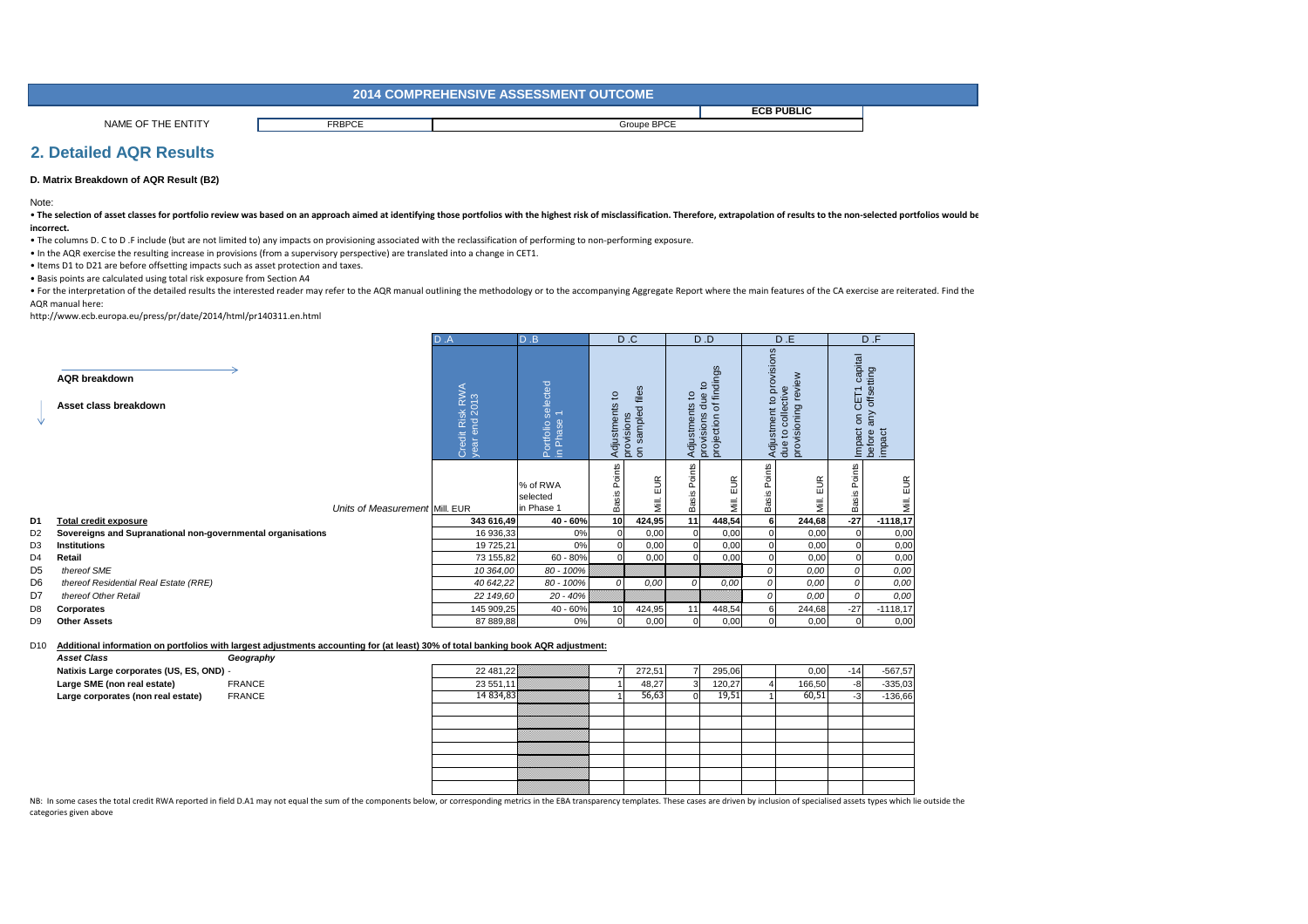|                 |                                              |                                                    | D.G                                      | D.H                    | $D_{\cdot}I$                                   |           |
|-----------------|----------------------------------------------|----------------------------------------------------|------------------------------------------|------------------------|------------------------------------------------|-----------|
|                 |                                              |                                                    | Portfolio size<br><b>Carrying Amount</b> | Portfolio<br>selection | Impact on CET1 before any offsetting<br>impact |           |
|                 |                                              | Units of Measurement                               |                                          | % selected in          |                                                |           |
|                 |                                              |                                                    | Mill, EUR                                | Phase 1                | Basis points                                   | Mill, EUR |
| D <sub>11</sub> | <b>CVA</b>                                   |                                                    |                                          |                        | -5                                             | $-192,57$ |
| D <sub>12</sub> | <b>Fair Value review</b>                     |                                                    |                                          |                        | -5                                             | $-206,19$ |
| D <sub>13</sub> | Non derivative exposures review              | Please refer to Definitions and Explanations sheet | 5591.74                                  | $60 - 80%$             | -2                                             | $-84,61$  |
| D <sub>14</sub> | Bonds                                        |                                                    | 0.00                                     | 0%                     |                                                | 0,00      |
| D <sub>15</sub> | Securitisations                              |                                                    | 440,56                                   | $20 - 40%$             |                                                | $-84,61$  |
| D <sub>16</sub> | Loans                                        |                                                    | 5151,18                                  | 80-100%                |                                                | 0,00      |
| D <sub>17</sub> | Equity (Investment in PE and Participations) |                                                    | 0.00                                     | 0%                     | 0                                              | 0,00      |
| D <sub>18</sub> | Investment Properties / Real Estate / Other  |                                                    | 0.00                                     | 0%                     |                                                | 0,00      |
| D <sub>19</sub> | Derivatives Model Review                     |                                                    |                                          |                        | $-3$                                           | $-121,58$ |

| Basis points <sup>4</sup> | Mill. EUR  |
|---------------------------|------------|
|                           | $-1516,92$ |
|                           | 0.00       |
|                           | 455.08     |
|                           |            |

-29

D23 Net total impact of AQR results on CET1 ratio

D21 Offsetting impact due to risk protection

D20 Gross impact on capital

D22 Offsetting tax impact

 Please refer to Definitions and Explanations sheetD23 = (D20 + D21 + D22) + (Adjustment for change in RWA due to AQR)

#### **E. Matrix Breakdown of Asset Quality Indicators**

. The selection of asset classes for portfolio review was based on an approach aimed at identifying those portfolios with the highest risk of misclassification. Therefore, extrapolation of results to the non**selected portfolios would be incorrect from a statistical stand-point.**

• The asset quality indicators are based on EBA's simplified definition of NPE.

• All parties involved made significant efforts to increase the degree of harmonisation of the NPE definition and its application.

 • While the application of this definition constitutes a very important leap forward in terms of harmonisation across the euro area banking sector, the degree of harmonisation reached is not completely perfect due to factors such as different materiality thresholds across Member States. However, a solid basis of consistency has been implemented for the comprehensive assessment, implying a very significant improvement in

comparability across banks from different jurisdictions.

• The figures presented should not be understood as accounting figures.

<sup>2</sup> Basis point impact includes adjustment to RWA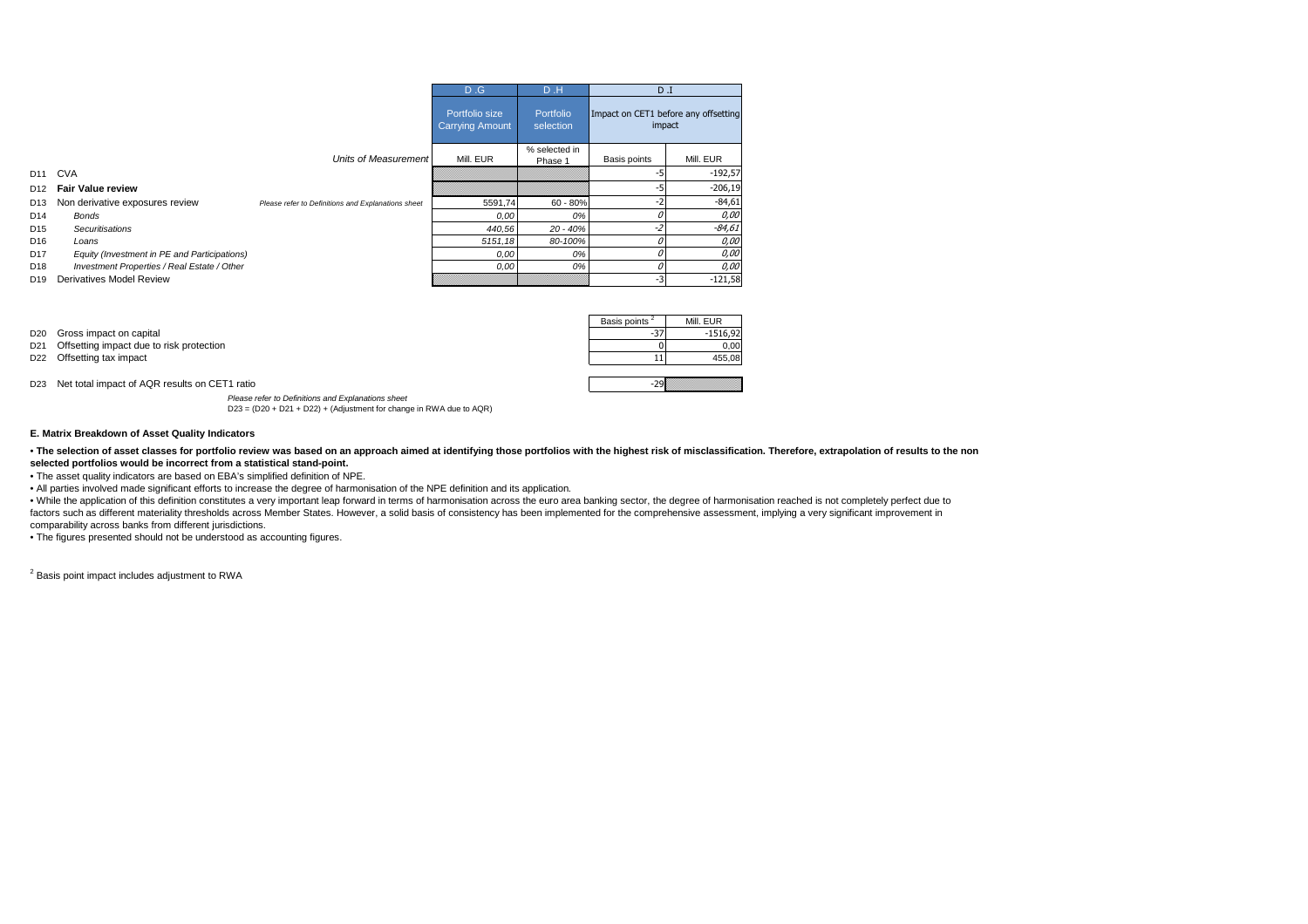#### **Information reported only for portfolios subject to detailed review in AQR**

**Asset quality indicators**

Based on EBA simplified definition

#### **Non-Performing Exposure Ratio**

**E1 Total credit exposure**

#### **E2 Sovereigns and Supranational non-governmental organisations**

- **E3 Institutions**
- **E4 Retail**
- **E5** thereof SME
- **E6** thereof Residential Real Estate (RRE)
- **E7** thereof Other Retail
- **E8 Corporates**
- **E9 Other Assets**

| ⊷   | <b>11131111111111111111111</b>                                                                                                                                                                                                                                           |                         |                                                                                                                                   |                                                        |                                                                           |                                                                                                             |                                                                                                |                                                                                                      |
|-----|--------------------------------------------------------------------------------------------------------------------------------------------------------------------------------------------------------------------------------------------------------------------------|-------------------------|-----------------------------------------------------------------------------------------------------------------------------------|--------------------------------------------------------|---------------------------------------------------------------------------|-------------------------------------------------------------------------------------------------------------|------------------------------------------------------------------------------------------------|------------------------------------------------------------------------------------------------------|
| Ε4  | Retail                                                                                                                                                                                                                                                                   |                         |                                                                                                                                   | 3,69%                                                  |                                                                           |                                                                                                             | 3,70%                                                                                          |                                                                                                      |
| E5  | thereof SME                                                                                                                                                                                                                                                              |                         |                                                                                                                                   | 9,76%                                                  |                                                                           |                                                                                                             |                                                                                                |                                                                                                      |
| E6  | thereof Residential Real Estate (RRE)                                                                                                                                                                                                                                    |                         |                                                                                                                                   | 2,35%                                                  |                                                                           |                                                                                                             | 2,35%                                                                                          |                                                                                                      |
| E7  | thereof Other Retail                                                                                                                                                                                                                                                     |                         |                                                                                                                                   | 6,07%                                                  |                                                                           |                                                                                                             |                                                                                                |                                                                                                      |
| E8  | Corporates                                                                                                                                                                                                                                                               |                         |                                                                                                                                   | 5,19%                                                  | 101                                                                       | 48                                                                                                          | 6,67%                                                                                          |                                                                                                      |
| E9  | <b>Other Assets</b>                                                                                                                                                                                                                                                      |                         |                                                                                                                                   |                                                        |                                                                           |                                                                                                             |                                                                                                |                                                                                                      |
|     |                                                                                                                                                                                                                                                                          |                         |                                                                                                                                   |                                                        |                                                                           |                                                                                                             |                                                                                                |                                                                                                      |
|     |                                                                                                                                                                                                                                                                          |                         |                                                                                                                                   |                                                        |                                                                           |                                                                                                             |                                                                                                |                                                                                                      |
|     |                                                                                                                                                                                                                                                                          |                         | E.E                                                                                                                               | E.F                                                    | E.G                                                                       | E.H                                                                                                         | $E$ .                                                                                          | E.J                                                                                                  |
|     | <b>Coverage Ratio</b><br>NB: Coverage ratios displayed in E.E - E.I cover only the exposure<br>that was marked as non-performing pre-AQR.<br>Therefore exposures that were newly reclassified to NPE<br>during the AQR are NOT included in the calculation for E.E - E.I | Units of<br>Measurement | sted coverage<br>f non-performing<br>$\boldsymbol{\omega}$<br>201<br>unadjusted<br>ratio of non-<br>exposure,<br>end<br>year<br>% | to the<br>review<br>due<br>Changes<br>credit file<br>% | of findings<br>the<br>$\mathbf{Q}$<br>due<br>Changes d<br>projection<br>% | provisioning<br>to the<br>performing<br>due<br>exposures<br>Changes<br>collective<br>on non-<br>review<br>% | ã<br>of provisions o<br>to NPE<br>adjusted<br>ratio of<br>NPE to I<br>$\mathbf{r}$<br>AQR<br>% | during<br>ē<br>as NPE<br>exposures newly<br>classified as NPE<br>the AQR<br>ratio 1<br>Coverage<br>% |
| E10 | <b>Total credit exposure</b>                                                                                                                                                                                                                                             |                         | 38,35%                                                                                                                            | 1,99%                                                  | 0,90%                                                                     | 0,00%                                                                                                       | 41,24%                                                                                         |                                                                                                      |
|     | E11 Sovereigns and Supranational non-governmental organisation                                                                                                                                                                                                           |                         |                                                                                                                                   | 0,00%                                                  | 0,00%                                                                     |                                                                                                             |                                                                                                |                                                                                                      |
|     | E12 Institutions                                                                                                                                                                                                                                                         |                         |                                                                                                                                   | 0,00%                                                  | 0,00%                                                                     |                                                                                                             |                                                                                                |                                                                                                      |
|     | E13 Retail                                                                                                                                                                                                                                                               |                         | 36,25%                                                                                                                            | 0,00%                                                  | 0,00%                                                                     | 0.00%                                                                                                       | 36,24%                                                                                         |                                                                                                      |
| E14 | thereof SME                                                                                                                                                                                                                                                              |                         | 51,68%                                                                                                                            |                                                        |                                                                           | 0.00%                                                                                                       | 51,68%                                                                                         |                                                                                                      |
| E15 | thereof Residential Real Estate (RRE)                                                                                                                                                                                                                                    |                         | 20,12%                                                                                                                            | 0,00%                                                  | 0.00%                                                                     | 0.00%                                                                                                       | 20,12%                                                                                         |                                                                                                      |
| E16 | thereof Other Retail                                                                                                                                                                                                                                                     |                         | 53,22%                                                                                                                            |                                                        |                                                                           | 0.00%                                                                                                       | 53,22%                                                                                         |                                                                                                      |
| E17 | Corporates                                                                                                                                                                                                                                                               |                         | 42,00%                                                                                                                            | 5,45%                                                  | 2,46%                                                                     |                                                                                                             | 49,91%                                                                                         | 28,39%                                                                                               |
|     | E18 Other Assets                                                                                                                                                                                                                                                         |                         |                                                                                                                                   | 0,00%                                                  | 0,00%                                                                     |                                                                                                             |                                                                                                |                                                                                                      |
|     |                                                                                                                                                                                                                                                                          |                         |                                                                                                                                   |                                                        |                                                                           |                                                                                                             |                                                                                                |                                                                                                      |

- **E12 Institutions**
- 
- **E14** thereof SME
- **E15** thereof Residential Real Estate (RRE)
- **E16** thereof Other Retail
- **E17 Corporates**
- **E18 Other Assets**

|                         | E.A                                      | E.B                                      | E.C                                          | E.D                       |
|-------------------------|------------------------------------------|------------------------------------------|----------------------------------------------|---------------------------|
|                         | unadjusted NPE<br>year end 2013<br>Level | Changes due to the<br>credit file review | Changes due to the<br>projection of findings | AQR-adjusted NPE<br>Level |
| Units of<br>Measurement | $\%$                                     | <b>Basis Points</b>                      | <b>Basis Points</b>                          | $\%$                      |
|                         | 4,13%                                    | 29                                       | 14                                           | 4,56%                     |
|                         |                                          | 0                                        | 0                                            |                           |
|                         |                                          | 0                                        | 0                                            |                           |
|                         | 3,69%                                    | 0                                        | 0                                            | 3,70%                     |
|                         | 9,76%<br>2,35%                           | 0                                        | O                                            | 2,35%                     |
|                         | 6,07%                                    |                                          |                                              |                           |
|                         | 5,19%                                    | 101                                      | 48                                           | 6,67%                     |
|                         |                                          | 0                                        | 0                                            |                           |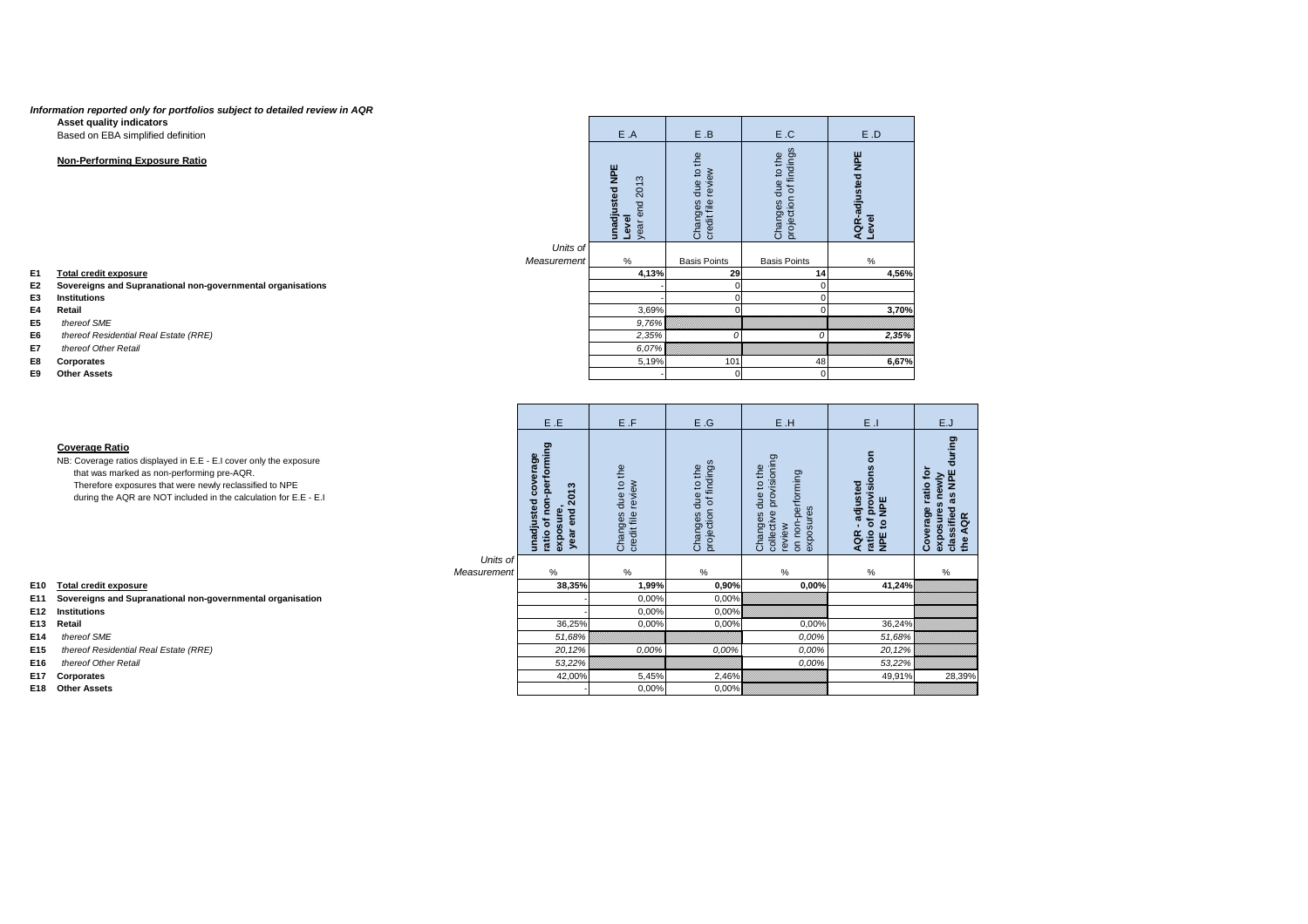**For information purposes only**

**F. LEVERAGE RATIO IMPACT OF THE COMPREHENSIVE ASSESSMENT**

Explanatory Note: • Note that the leverage ratio is based on the CRR Article 429 as of January 2014.

∙ It is currently not binding, is displayed <u>for information purposes only a</u>nd has <u>no impact on the capital shortfall (</u>B11).<br>• As the constant balance sheet assumption, which is applied in the Stress Test, might be mis

| F <sub>1</sub> | Leverage Ratio at year end 2013                                        | %                   | 4.25% |
|----------------|------------------------------------------------------------------------|---------------------|-------|
|                | Please refer to Definitions and Explanations sheet                     |                     |       |
|                | $F1 = A9$                                                              |                     |       |
| F <sub>2</sub> | Aggregated adjustments to Leverage Ratio due to the outcome of the AQR | <b>Basis Points</b> |       |
|                | $F2 = (D20+D21+D22)/A5$                                                |                     |       |
| F3             | AQR adjusted Leverage Ratio                                            | $\%$                | 4.15% |
|                | $F3 = F1 + F2$                                                         |                     |       |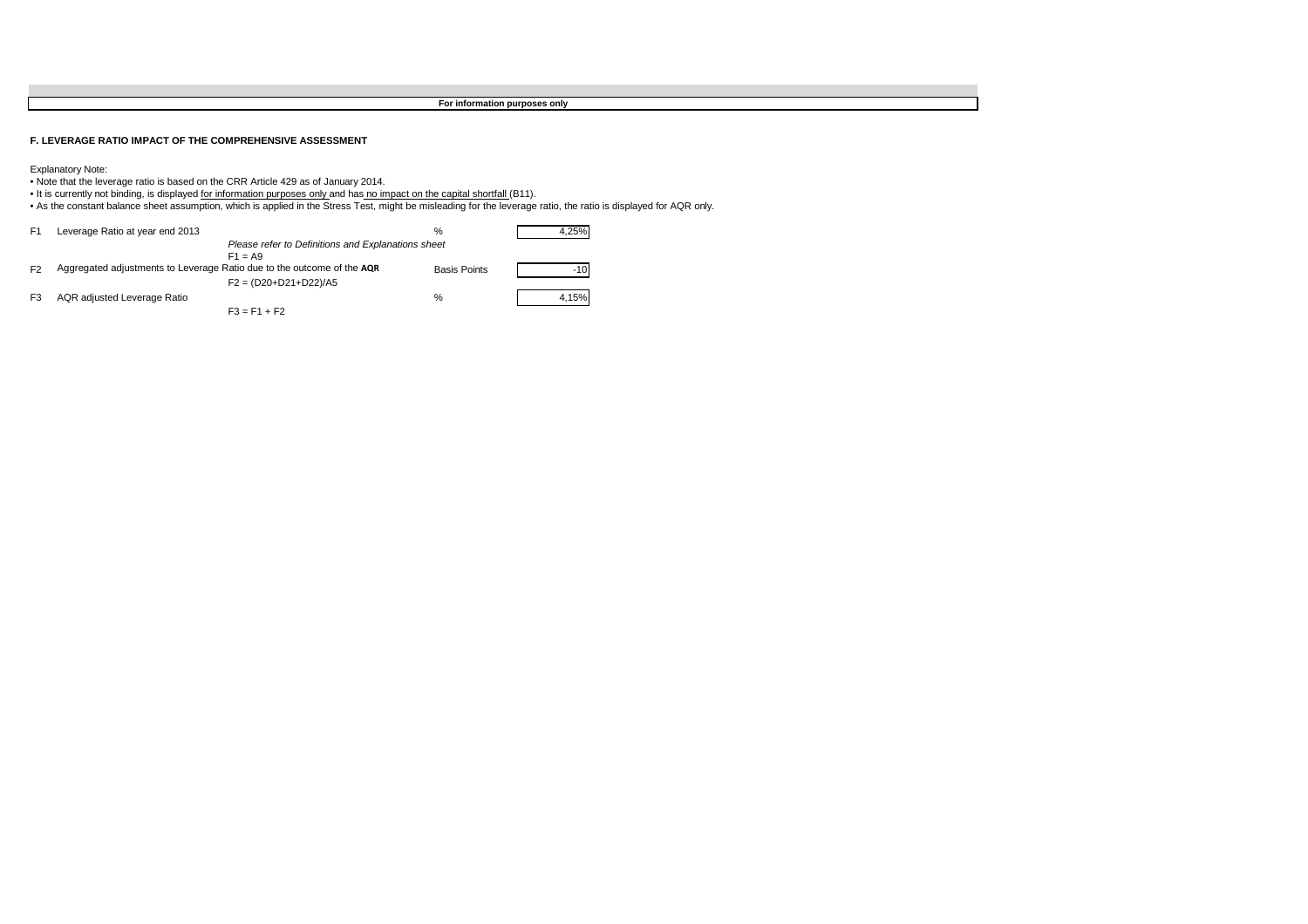## **3. Definitions and Explanations**

| <b>Reference Name</b>                                                          |                                                                                  | <b>Definition or further explanation</b>                                                                                                                                                                                                                                                                                                                                                                                                                                                                                                                                                                                                                                                                                                                                                                                                                                                                                                                                                                                                                                                                                                                                                                                                     |  |
|--------------------------------------------------------------------------------|----------------------------------------------------------------------------------|----------------------------------------------------------------------------------------------------------------------------------------------------------------------------------------------------------------------------------------------------------------------------------------------------------------------------------------------------------------------------------------------------------------------------------------------------------------------------------------------------------------------------------------------------------------------------------------------------------------------------------------------------------------------------------------------------------------------------------------------------------------------------------------------------------------------------------------------------------------------------------------------------------------------------------------------------------------------------------------------------------------------------------------------------------------------------------------------------------------------------------------------------------------------------------------------------------------------------------------------|--|
| A. MAIN INFORMATION ON THE BANK BEFORE THE COMPREHENSIVE ASSESSMENT (end 2013) |                                                                                  |                                                                                                                                                                                                                                                                                                                                                                                                                                                                                                                                                                                                                                                                                                                                                                                                                                                                                                                                                                                                                                                                                                                                                                                                                                              |  |
| A1                                                                             | Total Assets (based on prudential<br>scope of consolidation)                     | Sum of on balance positions. Note that for this and all following positions the scope of<br>consolidation follows Article 18 CRR (therefore direct comparison with financial accounts<br>based on accounting scope of consolidation will result in differences). Year-end 2013.                                                                                                                                                                                                                                                                                                                                                                                                                                                                                                                                                                                                                                                                                                                                                                                                                                                                                                                                                              |  |
| A <sub>2</sub>                                                                 | Net (+) Profit/ (-) Loss of 2013 (based<br>on prudential scope of consolidation) | Net profits (positive number) or net losses (negative number) in the year 2013. After taxes.<br>Exclusive Other Comprehensive Income. The scope of consolidation follows Article 18 CRR<br>(therefore direct comparison with financial accounts based on accounting scope of<br>consolidation will result in differences).                                                                                                                                                                                                                                                                                                                                                                                                                                                                                                                                                                                                                                                                                                                                                                                                                                                                                                                   |  |
| A <sub>3</sub>                                                                 | Common Equity Tier 1 Capital                                                     | At year-end 2013, according to CRDIV/CRR definition, transitional arrangements as of<br>1.1.2014, Article 50 CRR. The only exception to national transitional arrangements is<br>sovereign AFS losses (Article 467 CRR) where a harmonised approach is taken with a 20%<br>deduction irrespective of national discretion concerning phase-in. This exception is necessary<br>to be consistent with EBA's CET1 definition applied in the stress test exercise.<br>This includes losses of 2013 or retained earnings of 2013 subject to Article 26.2 CRR.                                                                                                                                                                                                                                                                                                                                                                                                                                                                                                                                                                                                                                                                                      |  |
| A4                                                                             | Total risk exposure                                                              | Article 92.3 CRR, "total RWA", as of year-end 2013.<br>according to CRDIV/CRR definition, transitional arrangements as of 1.1.2014.                                                                                                                                                                                                                                                                                                                                                                                                                                                                                                                                                                                                                                                                                                                                                                                                                                                                                                                                                                                                                                                                                                          |  |
| A <sub>5</sub>                                                                 | Total exposure measure according to<br>Article 429 CRR                           | Denominator of leverage ratio (A9), "leverage exposure", according to Article 429 CRR.                                                                                                                                                                                                                                                                                                                                                                                                                                                                                                                                                                                                                                                                                                                                                                                                                                                                                                                                                                                                                                                                                                                                                       |  |
| A <sub>6</sub>                                                                 | CET1 ratio                                                                       | A6=A3/A4, Article 92.1a CRR, figures as of year-end 2013.<br>With national transitional arrangements as per 1 January 2014.<br>The only exception to national transitional arrangements is sovereign AFS losses (Article 467<br>CRR) where a harmonised approach is taken with a 20% deduction irrespective of national<br>discretion concerning phase-in. This exception is necessary to be consistent with EBA's CET1<br>definition applied in the stress test exercise.                                                                                                                                                                                                                                                                                                                                                                                                                                                                                                                                                                                                                                                                                                                                                                   |  |
| A7                                                                             | Tier 1 Ratio                                                                     | Unadjusted Basel II figure as of 31.12.2013 as reported by the bank                                                                                                                                                                                                                                                                                                                                                                                                                                                                                                                                                                                                                                                                                                                                                                                                                                                                                                                                                                                                                                                                                                                                                                          |  |
| A <sub>8</sub>                                                                 | Core Tier one ratio                                                              | Unadjusted Basel II figure as of 31.12.2013 as reported by the bank                                                                                                                                                                                                                                                                                                                                                                                                                                                                                                                                                                                                                                                                                                                                                                                                                                                                                                                                                                                                                                                                                                                                                                          |  |
| A <sub>9</sub>                                                                 | Leverage ratio at year end 2013                                                  | See EBA Implementing Technical Standards for Supervisory Reporting (Legal basis: Article 99<br>of Regulation (EU) No 575/2013 and ITS on Supervisory Reporting of institutions published in<br>the Official Journal of the European Commission on 28/06/2014) module for leverage ratio:<br>Annex X - Leverage ratio templates<br>Annex XI - Instructions on Leverage (Part II 2.12)                                                                                                                                                                                                                                                                                                                                                                                                                                                                                                                                                                                                                                                                                                                                                                                                                                                         |  |
| A10                                                                            | Non-performing exposures ratio                                                   | Numerator: Exposure (book value plus CCF-weighted off-balance exposure) that is non-<br>performing according to the simplified NPE definition (see Section 2.4.4. of the AQR Phase 2<br>manual) at year end 2013 (total of consolidated bank):<br>An NPE is defined as:<br>Every material exposure that is 90 days past-due even if it is not recognised as defaulted or<br>impaired<br>• Every exposure that is impaired (respecting specifics of definition for nGAAP vs. IFRS<br>banks)<br>• Every exposure that is in default according to CRR<br>Definition of exposure:<br>• Any facility that is NPE must be classed as such<br>. For retail: NPE is defined at the facility level<br>• For non-retail: NPE is defined at the debtor level – if one material exposure is classified as<br>NPE, all exposures to this debtor level shall be treated as NPE<br>• Materiality is defined as per the EBA ITS guidelines (i.e. as per Article 178 CRR) and hence<br>in line with national discretion<br>• Off balance sheet exposures are included. Derivative and trading book exposures are not<br>included as per the EBA ITS.<br>Denominator: total exposure (performing and non-performing). Same definition of exposure as<br>above. |  |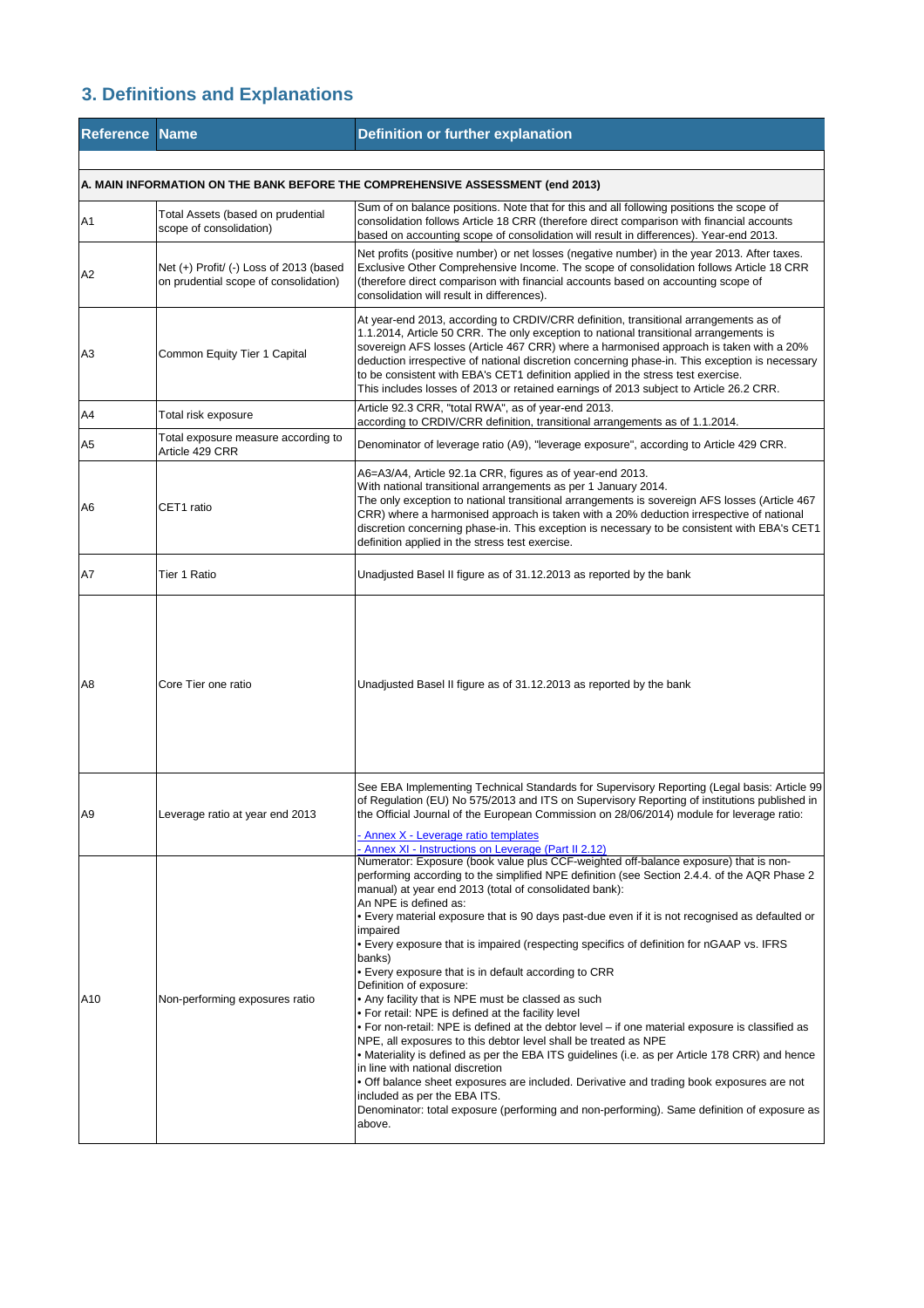| A11             | Coverage ratio for non-performing<br>exposure | Numerator:<br>Specific allowances for individually assessed financial assets (As per IAS 39 AG.84-92.<br>FINREP table 4.4, column 080. EBA/ITS/2013/03 Annex V. Part 2. 35-38)<br>+ Specific allowances for collectively assessed financial assets (As per IAS 39 AG.84-92.<br>FINREP table 4.4, column 090. EBA/ITS/2013/03 Annex V. Part 2. 35-38)<br>+ Collective allowances for incurred but not reported losses (As per IAS 39 AG.84-92.<br>FINREP table 4.4, column 100. EBA/ITS/2013/03 Annex V. Part 2. 35-38)<br>Denominator:<br>the non-performing exposure (numerator of A10)<br>As of year-end 2013 and total of consolidated bank. |
|-----------------|-----------------------------------------------|-------------------------------------------------------------------------------------------------------------------------------------------------------------------------------------------------------------------------------------------------------------------------------------------------------------------------------------------------------------------------------------------------------------------------------------------------------------------------------------------------------------------------------------------------------------------------------------------------------------------------------------------------|
| A <sub>12</sub> | Level 3 instruments on total assets           | Level 3 assets are those according to IFRS 13, para. 86-90 (covering Available for Sale, Fair<br>Value through P&L and Held for Trading)<br>Not defined for banks using nGAAP.<br>Total assets $= A1$                                                                                                                                                                                                                                                                                                                                                                                                                                           |

#### B1 CET1 Ratio B1=A6 B<sub>2</sub> Aggregated adjustments due to the outcome of the AQR This is the sum of all AQR results impacting (from an accounting or prudential perspective) the CET1 ratio. The split into its components is provided in the sheet "Detailed AQR Results". In basis points, marginal effect.  $\begin{array}{|c|c|c|c|}\n\hline\n\text{B3} & \text{BA} & \text{AQR adjusted CET1 Ratio} \\
\hline\n\end{array}$ based on year-end 2013 figures and CRR/CRDIV phase-in as of 1 January 2014 R<sub>4</sub> Aggregate adjustments due to the outcome of the baseline scenario of the joint EBA ECB Stress Test Additional adjustments due to baseline scenario to lowest capital level over the 3-year period. Note that this also includes phasing-in effects of CRR and CRD 4 as of arrangements of respective national jurisdiction. In line with EBA disclosure. R5 **Adjusted CET1 Ratio after Baseline** Scenario  $B5 = B4 + B3$ Note that this is an estimate of the outcome of a hypothetical scenario and refers to a future point in time. It should not be confused with the bank's forecast or multi year plan. B6 Aggregate adjustments due to the outcome of the adverse scenario of the joint EBA ECB Stress Test Additional adjustments due to adverse scenario to lowest capital level over the 3-year period. Note that this also includes phasing-in effects of CRR and CRDIV as of arrangements of respective national jurisdiction. In line with EBA disclosure. **B7** Adjusted CET1 Ratio after Adverse Scenario  $B7 = B5 + B6$ Note that this is an estimate of the outcome of an adverse hypothetical scenario and refers to a future point in time. It should not be confused with the bank's forecast or multi-year plan. B8 Shortfall to threshold of 8% for AQR<br>adiusted CET1 Ratio B8=(8-B3)\*100 (if B3<8, otherwise 0) B9 Shortfall to threshold of 8% in Baseline<br>
Scenario B9=(8-B5)\*100 (if B5<8, otherwise 0) B10 Shortfall to threshold of 5.5% in<br>Adverse Scenario B10=(5.5-B7)\*100 (if B7<5.5, otherwise 0) B11 Aggregated Capital Shortfall of the Comprehensive Assessment B11= max( B8, B9, B10 ) B11 will be capital shortfall coming out of the comprehensive assessment. For details on which measures are considered eligible to mitigate the shortfall see the accompanying Aggregated Report. **B. MAIN RESULTS OF THE COMPREHENSIVE ASSESSMENT (CA)**

| <b>Stress Test</b> |                                                                                                  | Please refer to the bank specific notes on the first sheet for details on any capital raising that is already reflected in the dynamic balance sheet of the                                                                                                                                                     |
|--------------------|--------------------------------------------------------------------------------------------------|-----------------------------------------------------------------------------------------------------------------------------------------------------------------------------------------------------------------------------------------------------------------------------------------------------------------|
| C <sub>1</sub>     | Raising of capital instruments eligible<br>as CET1 capital $(+)$                                 | Changes to CET1 due to new issuances of common equity.                                                                                                                                                                                                                                                          |
| C <sub>2</sub>     | Repayment of CET1 capital, buybacks                                                              | Changes to CET1 due to repayment or reduction of CET1 (i.e. buybacks).                                                                                                                                                                                                                                          |
| C <sub>3</sub>     | Conversion to CET1 of existing hybrid<br>instruments $(+)$                                       | Changes to CET1 due to conversion of existing hybrid instruments into CET1 which took<br>place between 1 January 2014 and 30 September 2014.                                                                                                                                                                    |
| C <sub>4</sub>     | Net Issuance of Additional Tier 1<br>Instruments with a trigger at or above<br>5.5% and below 6% | Net issuance of AT1 Instruments (Article 52 CRR) with a trigger at or above 5.5% and below<br>6% between 1 January 2014 and 30 September 2014, expressed in terms of RWA. AT1<br>linstruments which have been converted into CET1 are not to be accounted for in this cell to<br>avoid double counting with C3. |
| C <sub>5</sub>     | Net Issuance of Additional Tier 1<br>Instruments with a trigger at or above<br>6% and below 7%   | Net issuance of AT1 Instruments (Article 52 CRR) with a trigger at or above 6% and below 7%<br>between 1 January 2014 and 30 September 2014, expressed in terms of RWA. AT1<br>linstruments which have been converted into CET1 are not to be accounted for in this cell to<br>avoid double counting with C3.   |

**C. Memorandum Items**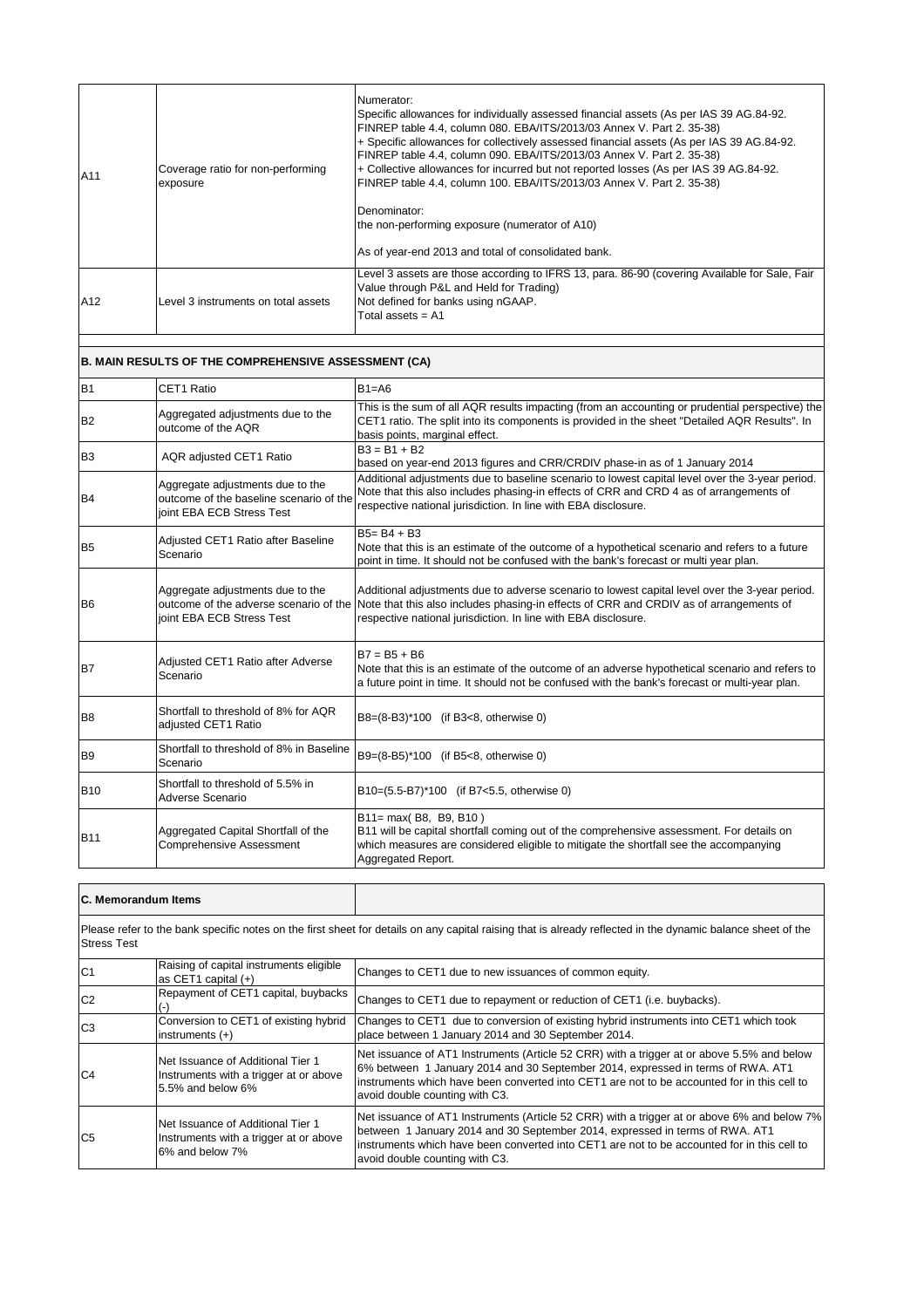| C <sub>6</sub>  | Net Issuance of Additional Tier 1<br>Instruments with a trigger at or above<br>7%                                                          | Net issuance of AT1 Instruments (Article 52 CRR) with a trigger at or above 7% CET1<br>between 1 January 2014 and 30 September 2014, expressed in terms of RWA. AT1<br>instruments which have been converted into CET1 are not to be accounted for in this cell to<br>avoid double counting with C3.                                                              |
|-----------------|--------------------------------------------------------------------------------------------------------------------------------------------|-------------------------------------------------------------------------------------------------------------------------------------------------------------------------------------------------------------------------------------------------------------------------------------------------------------------------------------------------------------------|
| C7              | Incurred fines/litigation costs from<br>January to September 2014 (net of<br>provisions)                                                   | Incurred fines/litigation costs from 1 January to September 2014 (net of provisions).<br>Only litigation costs with a realized loss > 1 Basis Point of CET1 (as of 1.1.2014) are in scope.                                                                                                                                                                        |
|                 |                                                                                                                                            |                                                                                                                                                                                                                                                                                                                                                                   |
|                 | D. Matrix Breakdown of AQR Result                                                                                                          |                                                                                                                                                                                                                                                                                                                                                                   |
| Asset class     | Corporates                                                                                                                                 | Asset class is an aggregated of the AQR sub-asset classes Project finance, Shipping,<br>Aviation, Commercial real estate (CRE), Other real estate, Large corporates (non real estate)<br>and Large SME (non real estate)                                                                                                                                          |
| D .A            | Credit Risk RWA year end 2013                                                                                                              | Total credit risk weighted assets including off balance sheet items.                                                                                                                                                                                                                                                                                              |
| D.B             | Portfolio selected                                                                                                                         | Indication of the fraction of the overall RWA per asset class that was selected in Phase 1 of<br>the AQR. This follows a "bucketing approach" rather than disclosing the precise figures.<br>Buckets are defined as follows:<br>"Not relevant" ; 0%; < 20% ; 20-40% ; 40-60% ; 60-80% ; 80-100% ; 100%                                                            |
| D.C             | Adjustments to provisions<br>on sampled files                                                                                              | Amount of adjustments to specific provisions on the credit file samples.<br>This includes all files from the single credit file review (on a technical note: also the prioritized<br>files).                                                                                                                                                                      |
| D.D             | Adjustments to provisions due to<br>projection of findings                                                                                 | Amount of adjustments to specific provisions based on the projection of findings of the credit<br>file review to the wider portfolio (negative numbers).                                                                                                                                                                                                          |
| D E             | Adjustment to provisions due<br>to collective provisioning review                                                                          | Amount of adjustments to collective provisions as determined based on the challenger model<br>in cases where the bank's collective provisioning model is found to be out of line with the<br>standards expressed in the AQR Manual.                                                                                                                               |
| D.F             | Adjustments on CET1<br>before offsetting impact                                                                                            | Gross amount of the aggregated adjustments disclosed in D.C - D.E before the offsetting<br>impact of risk protection and tax (negative numbers).                                                                                                                                                                                                                  |
| D.G             | Portfolio size<br>Carrying Amount                                                                                                          | Portfolio size - Level 3 Carrying Amount                                                                                                                                                                                                                                                                                                                          |
| D .H            | Portfolio selection                                                                                                                        | Indication of the carrying amount (gross mark-to-market as of year-end 2013, before AQR<br>adjustment) of Level 3 position that has been reviewed by NCA Bank Team divided by total<br>level 3 carrying amount (gross mark-to-market as of year-end 2013, before AQR adjustment<br>and before PP&A) for this asset class.                                         |
| L. Q            | Adjustments on CET1 before offsetting<br>impact                                                                                            | Amount of adjustments resulting from:<br>CVA Challenger model (D11).<br>- the different components of the fair value exposures review (D13-D19), as well as the fair<br>value review as a whole (D12).                                                                                                                                                            |
| D10             | Additional information on portfolios<br>with largest adjustments accounting<br>for (at least) 30% of total banking<br>book AQR adjustment: | This breakdown is omitted where the overall AQR impact (B2) is less than 10 basis points<br>CET1 and single rows are omitted where they have an impact of less than 1 basis point CET1.<br>Note this adjustment is already reflected in the asset class break down of D1 to D9 and<br>displayed here only on a more granular level.                               |
| D <sub>11</sub> | <b>CVA</b>                                                                                                                                 | Adjustments resulting from CVA challenger model.<br>CVA see Article 383 CRR<br>CVA, calculated as the market loss-given-default multiplied by the sum of expected losses at<br>each point in time. The expected loss at each point in time i is calculated as the product of the<br>PD factor at that point in time and the Exposure factor at that point in time |
| D <sub>12</sub> | Adjustments to fair value assets in the<br>banking and trading book                                                                        | Split of the aggregated adjustment from the fair value review, excluding the adjustment to<br><b>CVA (D11)</b>                                                                                                                                                                                                                                                    |
| D <sub>13</sub> | Non derivative exposures review                                                                                                            | This includes changes in scope of exposure following PP&A. Note this includes accrual<br>accounted real estate positions and portfolios accounted at cost.                                                                                                                                                                                                        |
| D <sub>20</sub> | Sum of D.F1, D.I 11 and D.I 12                                                                                                             | Gross amount of the aggregated CET1 adjustment based on the AQR before offsetting impact<br>of asset protection, insurance and tax (negative number).                                                                                                                                                                                                             |
| D <sub>21</sub> | Offsetting impact due to risk protection                                                                                                   | Aggregated estimated impact of asset protection schemes (e.g. portfolio guarantees) and<br>insurance effects that may apply toapplicable portfolios (positive number).                                                                                                                                                                                            |
| D <sub>22</sub> | Offsetting tax impact                                                                                                                      | The offsetting tax impact includes the assumed creation of DTAs, which accounts for limitations<br>imposed by accounting rules. Appropriate CRRIV DTA deductions are made for any tax offsets.                                                                                                                                                                    |
| D <sub>23</sub> | Net total impact of AQR results on<br>CET1                                                                                                 | Net amount of the aggregated CET1 adjustment based on the AQR after offsetting impact of<br>risk protection and tax (negative number). Sums the impact from D20, D21, D22, and<br>incorporates the effect of changing RWA.                                                                                                                                        |